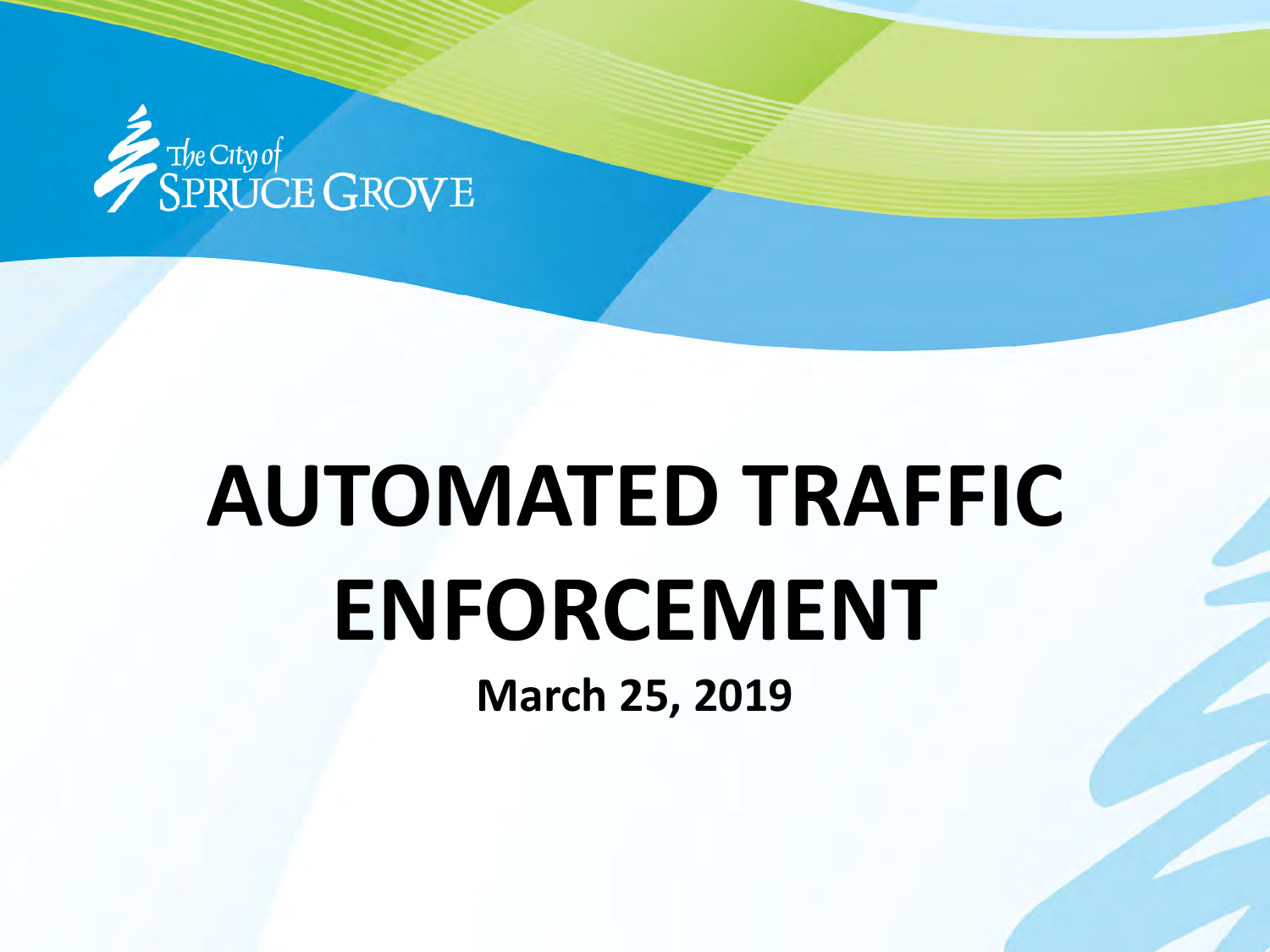### *Overview*

- Request for Decision
- March 18, 2019 COW report and subsequent feedback from Council
- Strong desire to provide clear direction to administration and community
- Motion as separate parts vs. "as per recommendations"
- Recommendations in the report/presentation  $$ highlighted sections were Council's additions
- Present each section of motion to ensure it captured the discussion

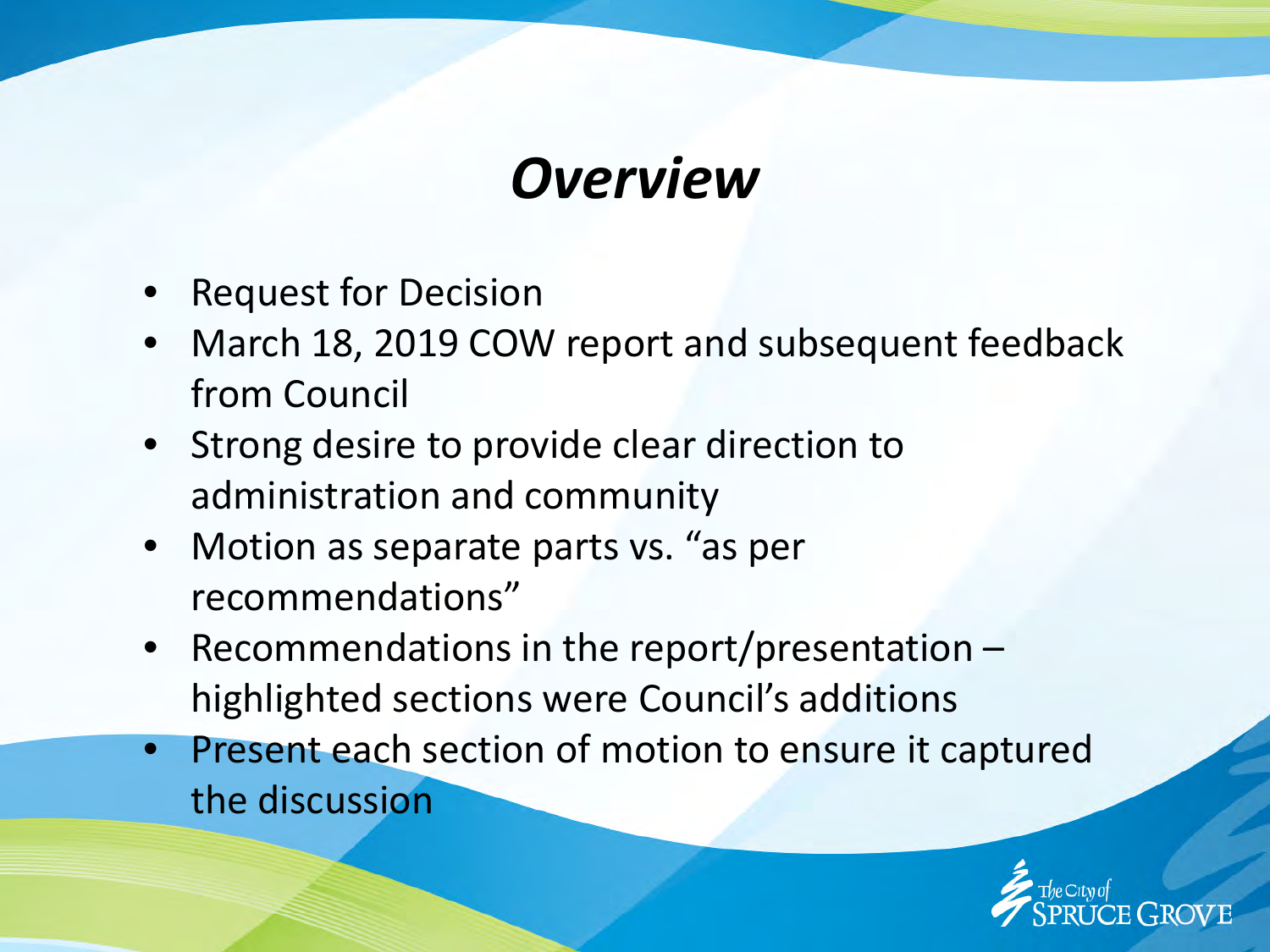Part 1 of motion:

*That the City of Spruce Grove continue with Automated Traffic Safety in the City as one of its tools to achieve traffic safety outcomes subject to the recommendations in this report;*

- Other 7 parts of the motion
- Investigation and possible development of a "warning system" for stop sign/red light failure to stop infractions.
- Investigation and a report to Council on speed limits on 16A and possible infrastructure improvements that could address traffic safety and reduce ATE use.
- As part of the contractor RFP process consider a reduction in ATE hours presently or the ability to reduce in the future.
- Consideration of ATE and/or other traffic safety initiatives at Jennifer Heil Way/Grove Dr. and Century Rd./Grove Dr. intersections.
- Development of a condensed guide or FAQ's that can be easily provided by Council or administration to complainants.

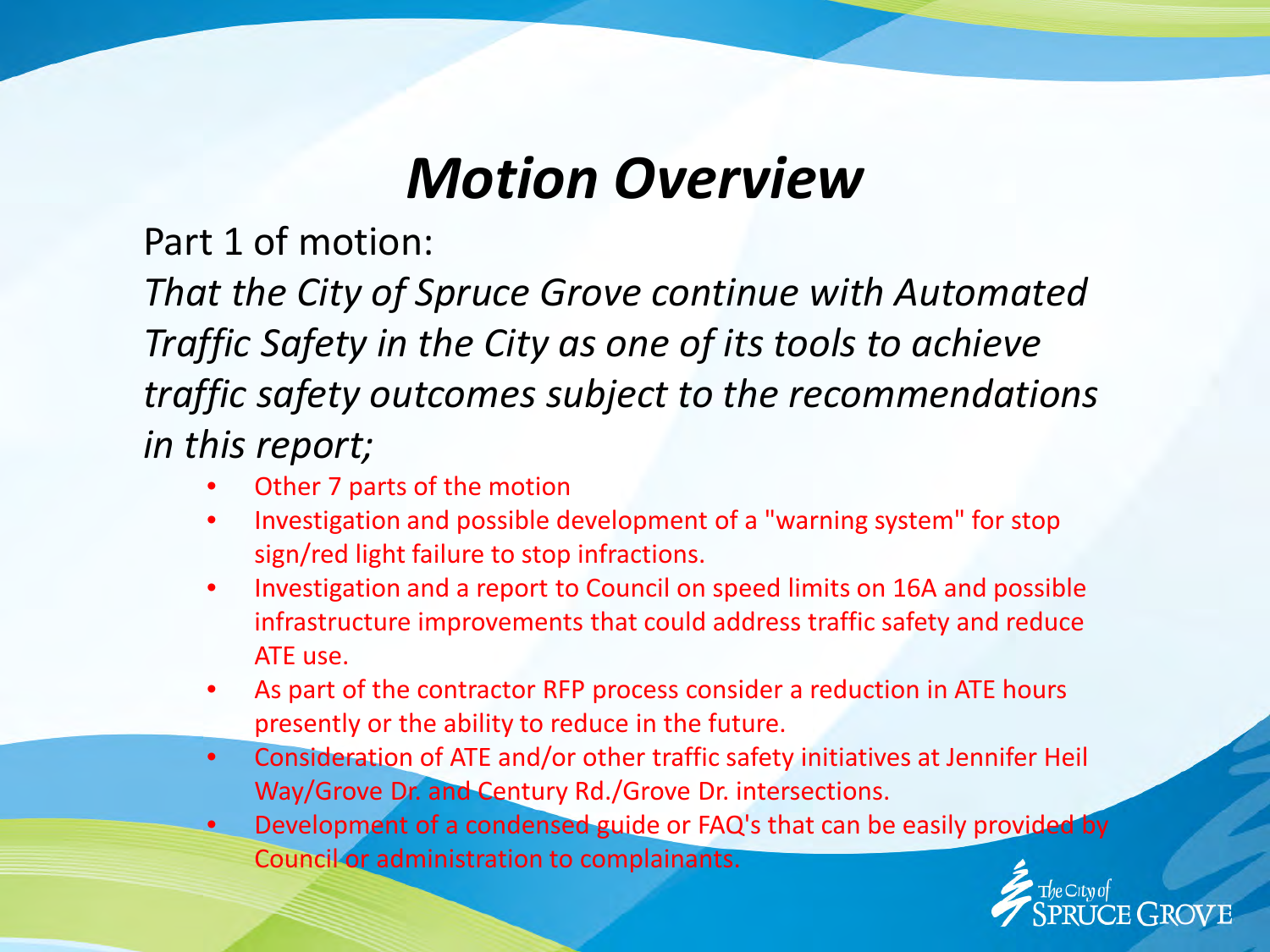Part 2 of motion:

*That administration be directed to develop and bring forward for Council's consideration by May 31, 2019 a policy on Automated Traffic Enforcement outlining the City's commitment to ensuring the program continues to meet provincial guidelines and principles, the City's own traffic safety priorities, and the needs of the community;*

Policy will likely include:

- Roles and responsibilities.
- Provincial Guideline adherence.
- Additional transparency and reporting.
- Importance of additional traffic safety measures.
- Public Advisory Committee.

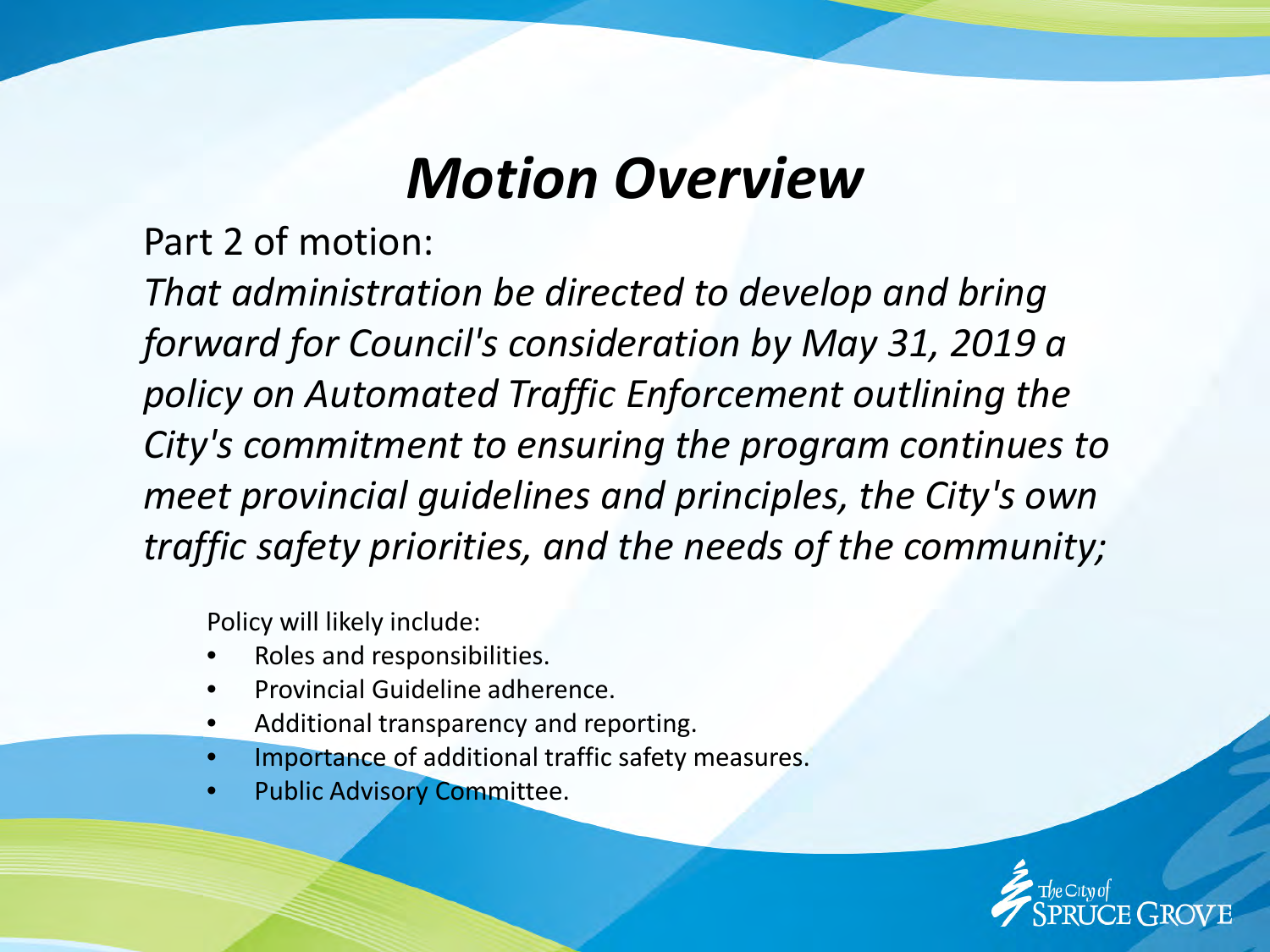Part 3 of motion:

*That administration be directed to develop an advisory committee, with public participation, related to Automated Traffic Enforcement and bring forward for Council's consideration with associated terms of reference by December 31, 2019;*

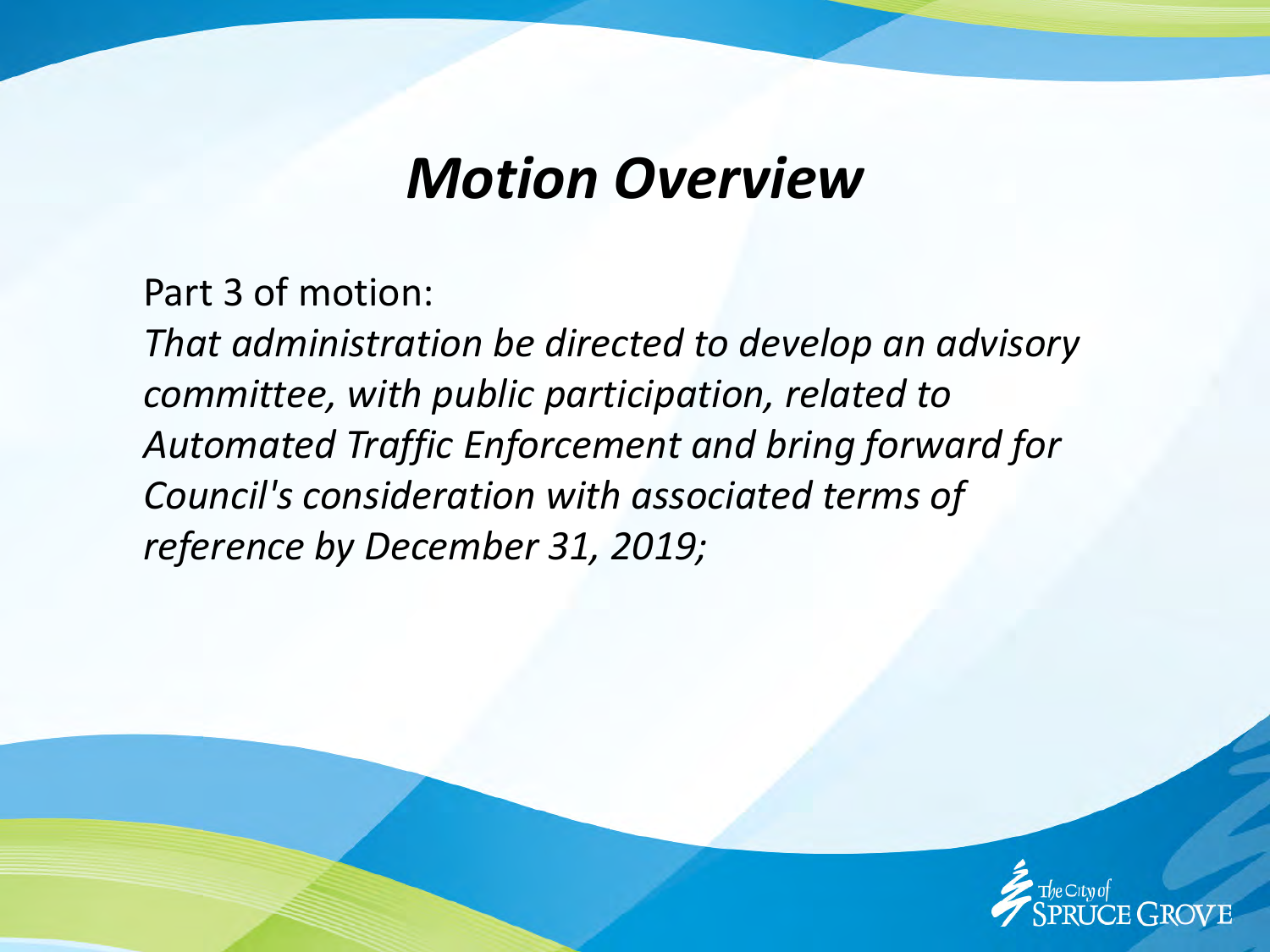Part 4 of motion:

*That administration be directed to implement the public awareness initiatives for Automated Traffic Enforcement as identified in this report;*

1. Enhanced Separate and Annual Report to Council

The report will include, but not necessarily be limited to:

- Overarching safety and guiding principles, including definitions on overt/covert
- Provincial Guideline adherence
- Provincial audit results/recommendations (if applicable)
- Financial information and considerations (including far greater detail related to how ATE money contributes to safety initiatives in the City)

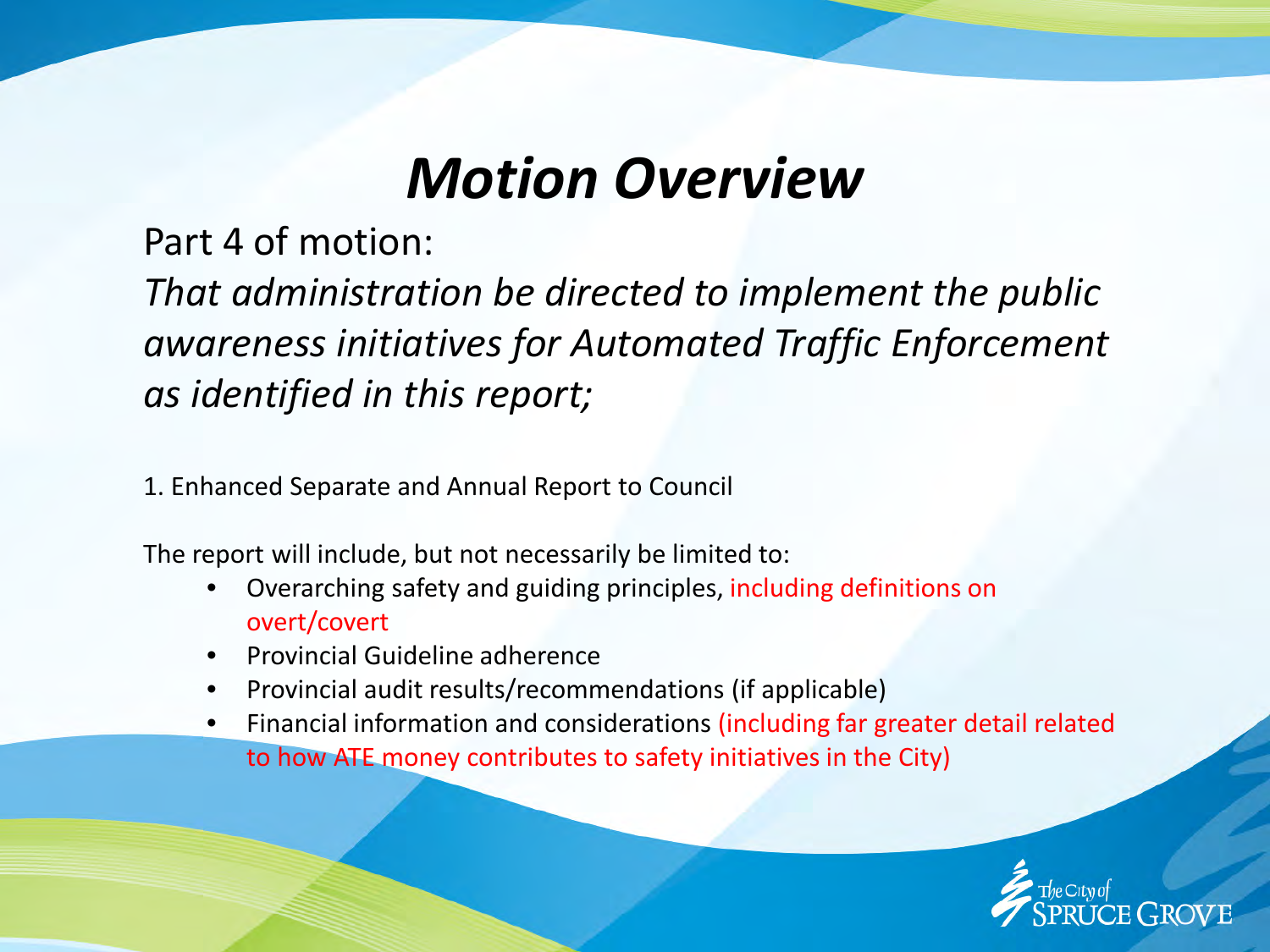### Part 4 of motion continued:

- Other traffic safety initiatives
- Statistics on collisions, violations, intersection rationale, complaints, hours of enforcement per site, etc.
- Recommendations/options for improvement/consideration
- Advisory committee comments
- Site rationale (approved, new, removal)
- Manned enforcement vs. ATE balance
- Overt and Covert balance
- Number of violations observed that did not result in a ticket
- Education initiatives undertaken and considered, including enhanced Safe City awareness
- Information around successes or important changes (i.e. where sites were removed or altered because of engineering or other successful alternatives to ATE)

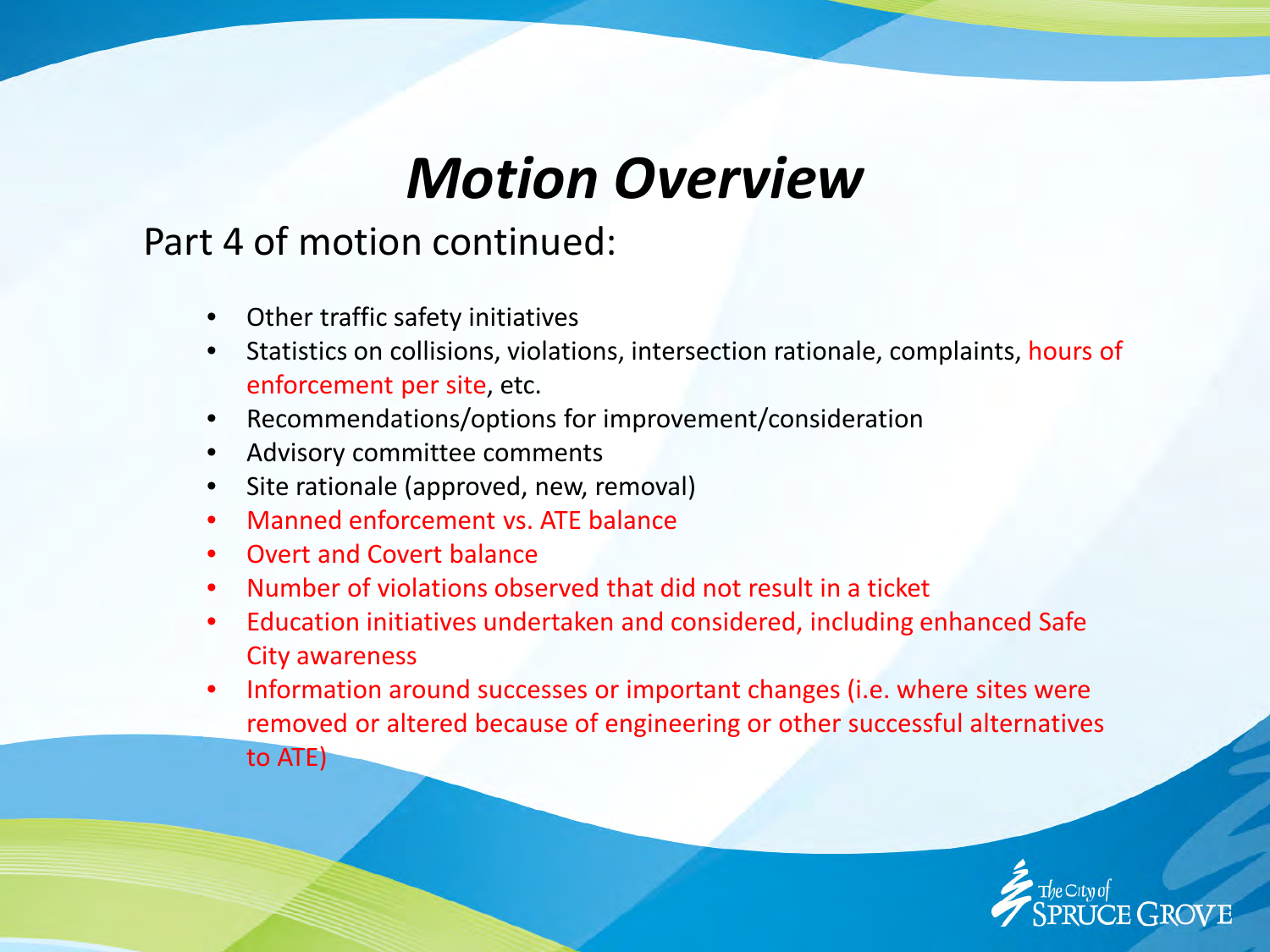### Part 4 of motion continued:

- 2. Automated Traffic Enforcement Guideline
	- The City is in compliance with most already.
	- While compliant with Guideline in terms of signage, investigate enhanced and highly visible signage informing citizens and visitors of ATE program. Also investigate and recommend additional speed monitoring signs that complement the ATE program.
	- Location and rationale for approved sites posted on the City's website (June 1, 2019 implementation requirement).
	- Annual report on how program is contributing to traffic safety (identified in proposed annual report to Council).

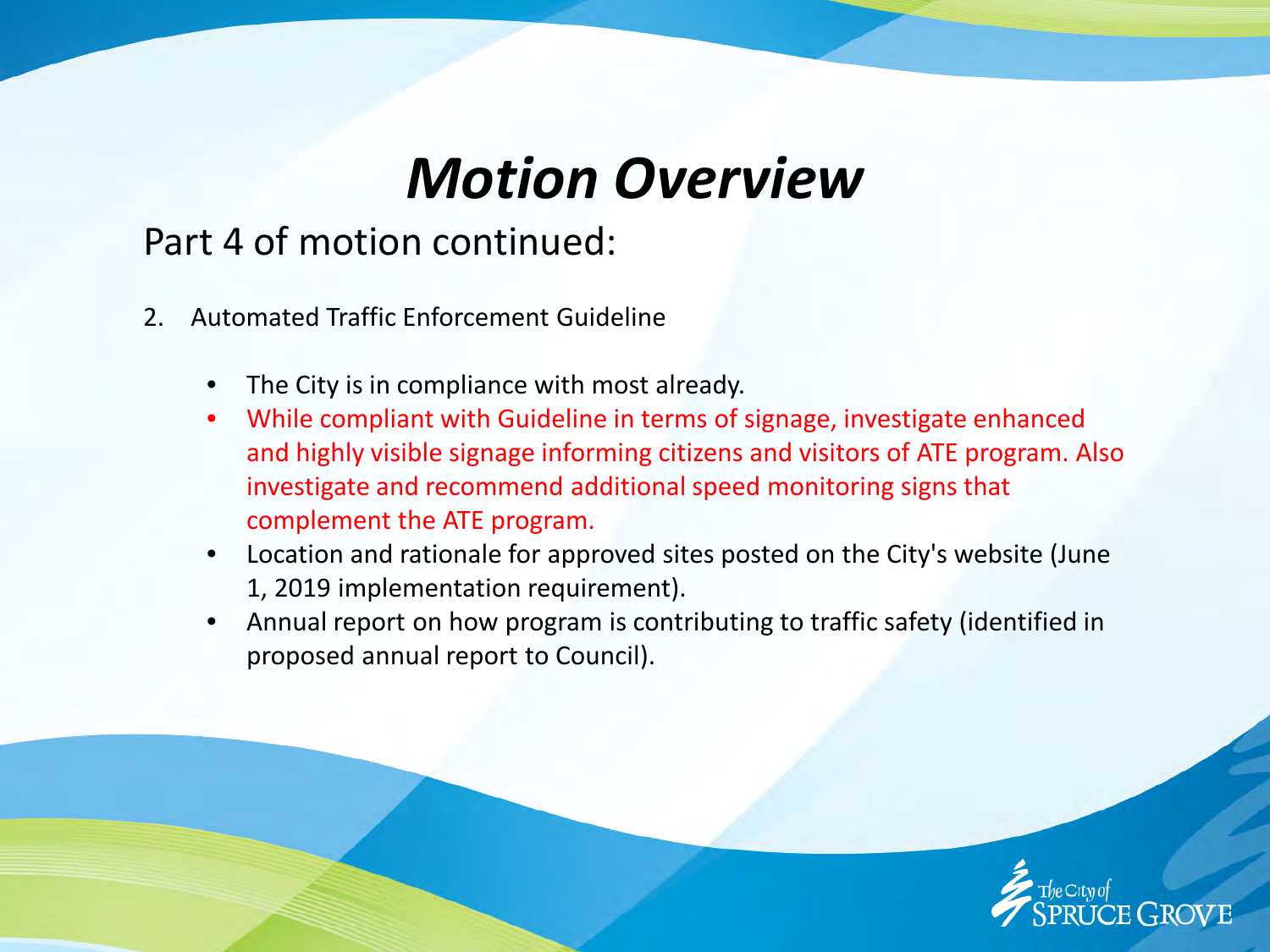### Part 4 of motion continued:

#### 3. Interactive Mapping

Directing administration to pursue technologies and/or service providers to develop a real-time interactive map to include the following:

- Opportunity for citizens to click on approved fixed and mobile locations to see whether sites are currently active in real-time.
- Rationale for each approved site.
- Statistics for each site (collisions, violations).
- Number of hours for each site.
- Similar data for other non-ATE locations (i.e. speed signs) or specific monitoring.

NOTE: This initiative may be able to be achieved through a contract with a service provider or may require a Corporate Plan initiative as the City does not have the existing resources to develop at this time.

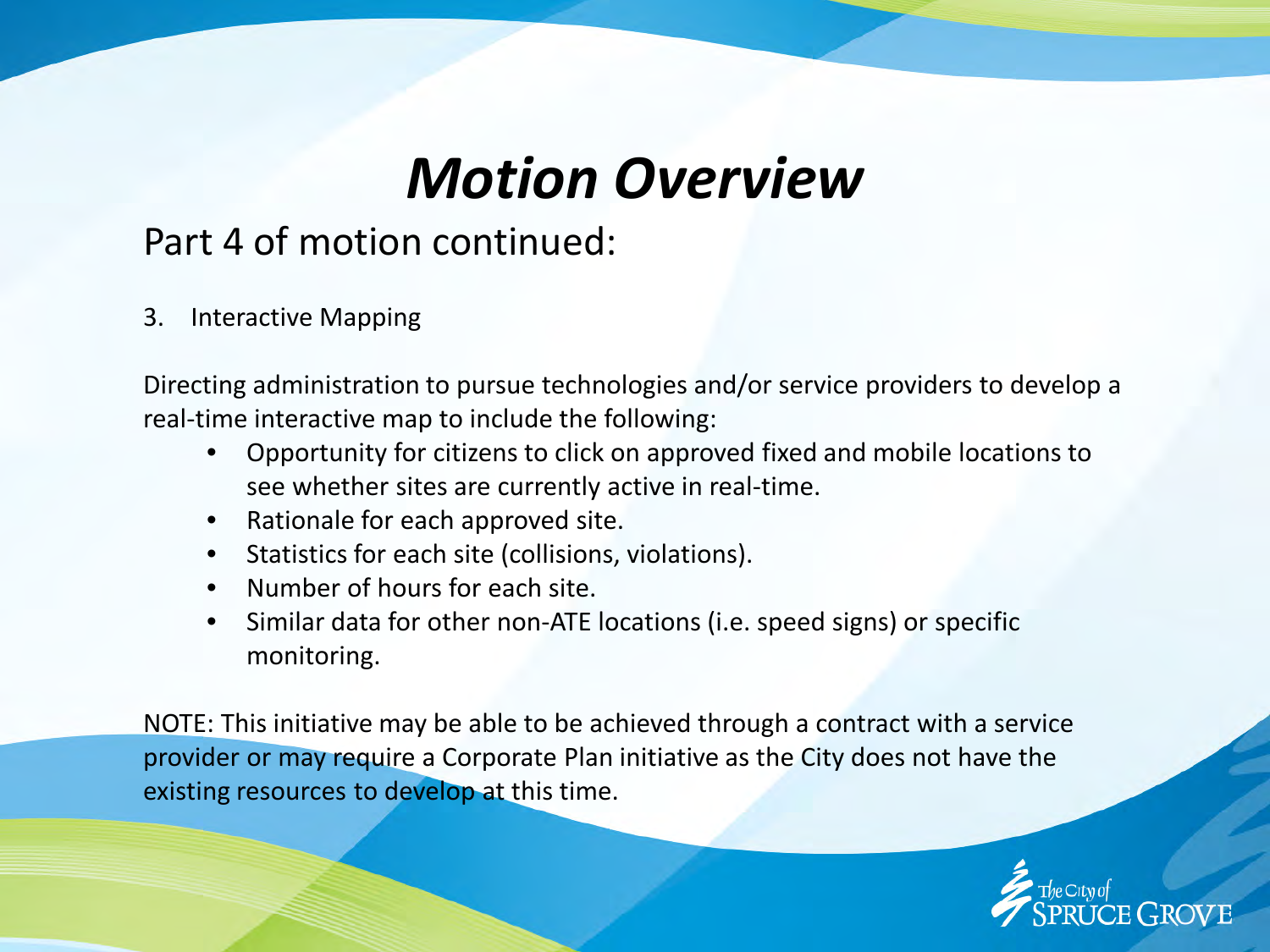Part 5 of motion:

*The City of Spruce Grove continues with Automated Traffic Enforcement while at the same time increasing and balancing the program with manned enforcement and reporting on the balance annually to Council;*

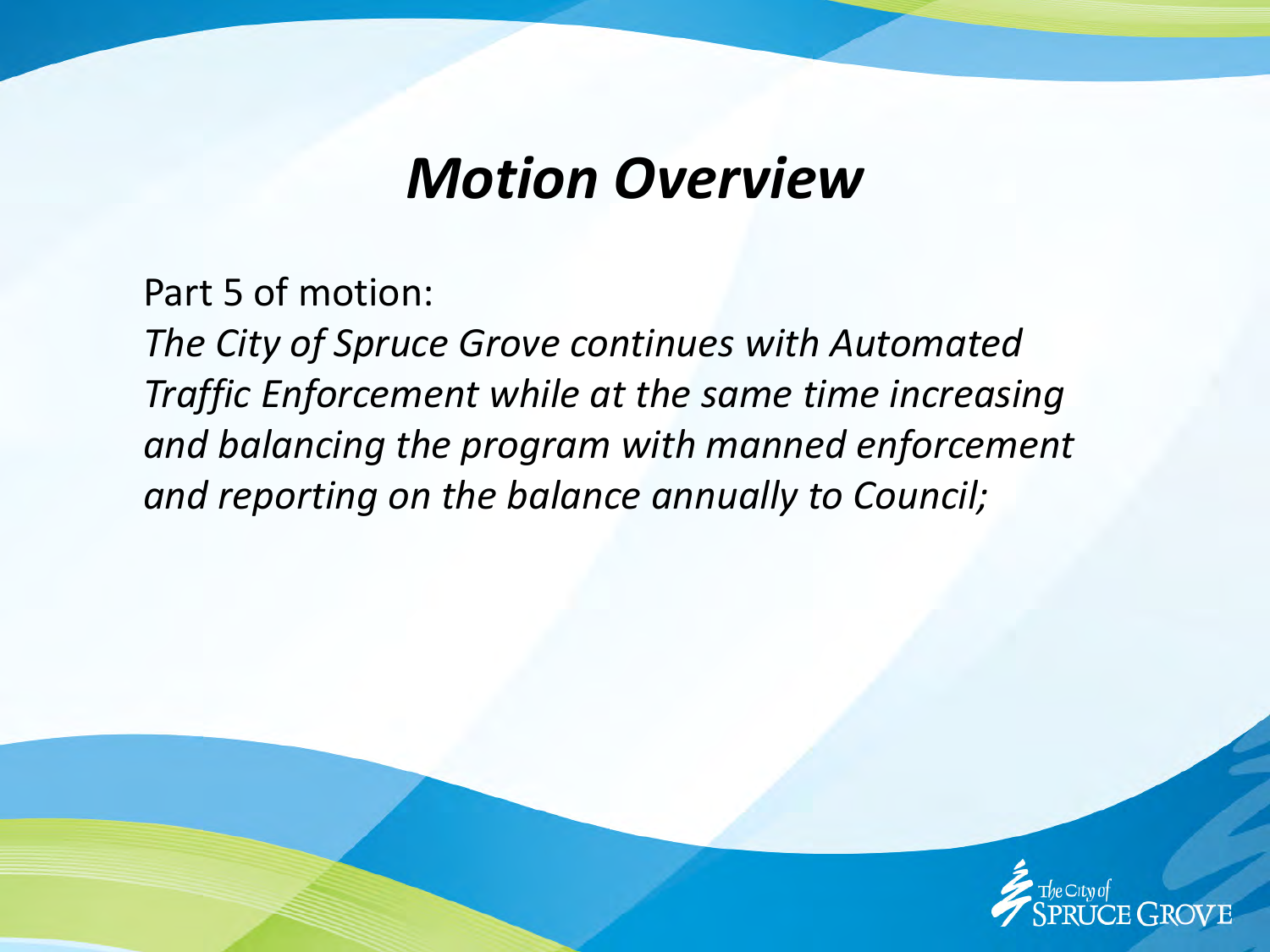Part 6 of motion:

*That administration continue with implementing the recommendations as identified in the 2016 Operational Effectiveness Review on Automated Traffic Enforcement in concert with the updated provincial Guideline and recommendations in this report;*

- Some concern related to the exact 50/50 split of overt/covert in the original recommendation; however, clearly defining overt and providing data in the annual report will allow Council to further evaluate this.
- The intent of both administration and Committee is to achieve a far greater balance between overt and covert vs. targeting a specific percentage.

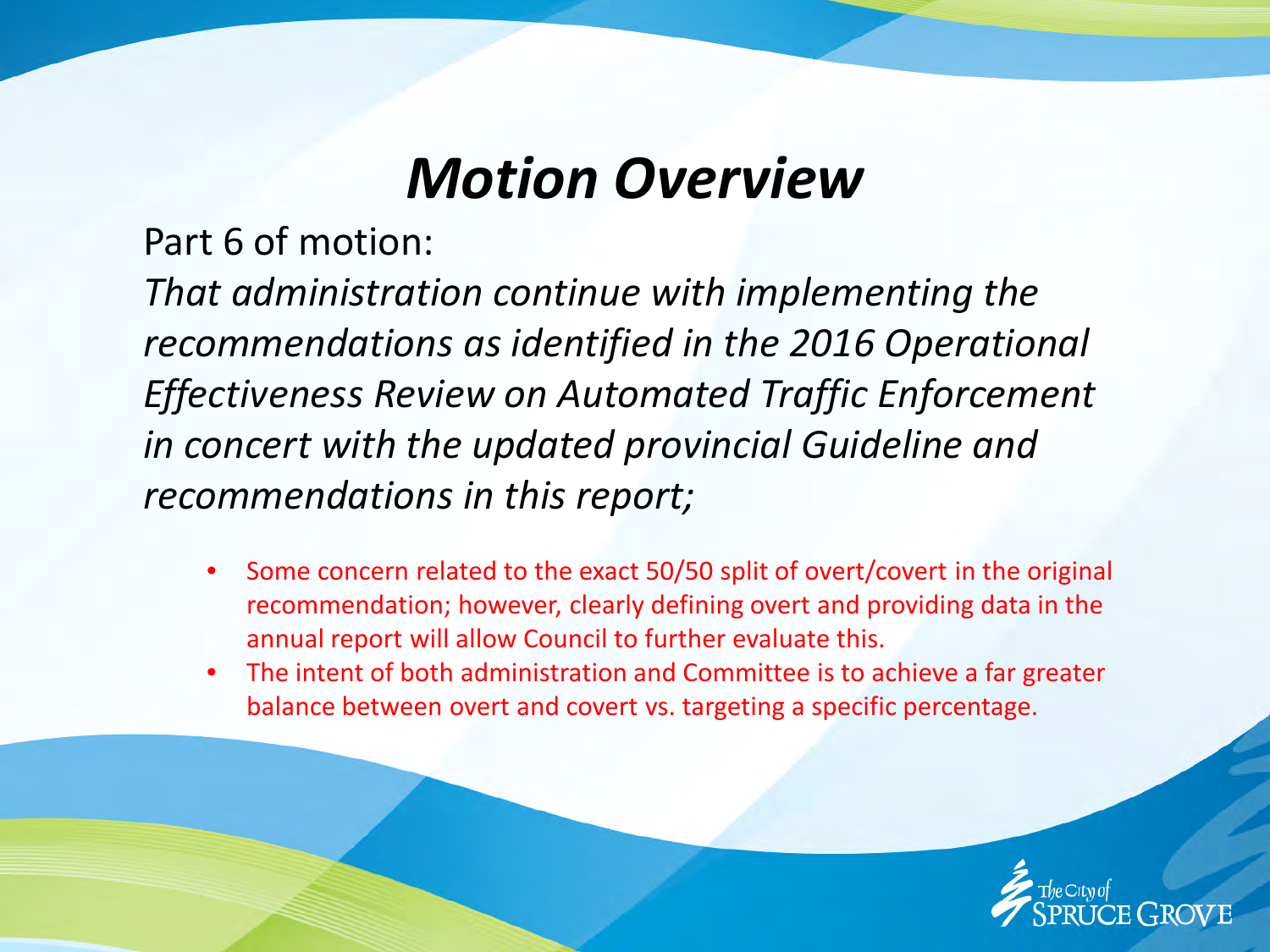Part 7 of motion:

*That the City of Spruce Grove maintain their existing philosophy by allocating all revenue, including Automated Traffic Enforcement, to general revenues of the City subject to providing additional information on how Automated Traffic Enforcement revenues contribute to safety investments in the city through the annual report to Council and the Corporate Plan;*